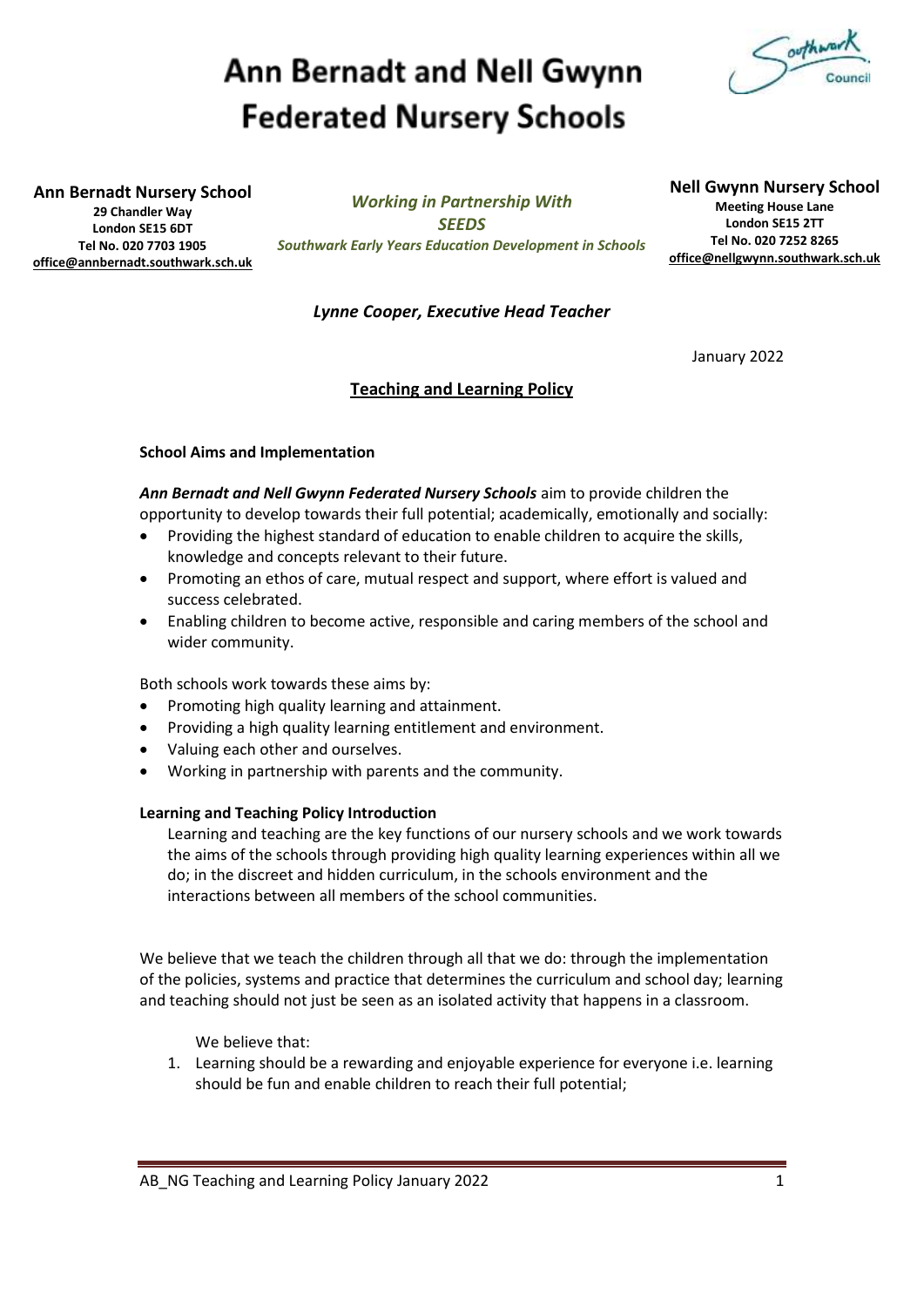- 2. Teaching needs to equip children with the skills, knowledge and understanding necessary in order that they can play an increasingly useful and positive role in society and make informed choices about their lives both now and in the future;
- 3. High quality teaching and learning experiences support children to be able to lead happy and rewarding lives, now and in the future;
- 4. High expectations of learning behaviours are evident through explicit teacher modelling.

#### **Aims**

To ensure all staff, children (according to their level of understanding), parents/carers and Governors are aware of the aims for Learning and Teaching at the schools and that these are consistently applied in order to:

- Promote high quality teaching and learning across the schools;
- Raise standards by ensuring consistency and continuity of teaching;
- Facilitate learning focused on children's interests, increasing levels of involvement;
- Ensure all children are included, motivated and engaged by their learning;
- Promote high quality learning experiences that focus on the development of skills, knowledge and understanding;
- Promote the idea of lifelong learning for all members of the School community: children, parents/carers, staff and Governors.

### **Parents and Carers**

To support the aims of the schools through:

- Promoting positive relationships between all members of both schools' communities including; children and children, children and staff, children and their parents/carers and staff and parents/carers;
- To be understanding and supportive of our aims in learning and teaching and sign the School's Home-School Agreement;
- To praise their children for the good things that they do in school;
- To communicate and work with the school whenever their child needs further social or emotional support or to develop their child's skills and understanding.

#### **Governors**

To support the aims of the schools through:

- Promoting positive relationships between the Governing Body and all other members of the School community including; children, their parents/carers and staff
- Governors to regularly visit and report on different aspects of teaching and learning. They should talk to children about their learning experiences and meet with the Executive Head and Head of School to receive progress updates
- Governors should be au fait with the nursery schools' systems for planning work, supporting staff and monitoring progress
- The allocation, use and appropriateness of resources
- How the standards of achievement are changing over time
- Promote and support the positive involvement of parents/carers within the school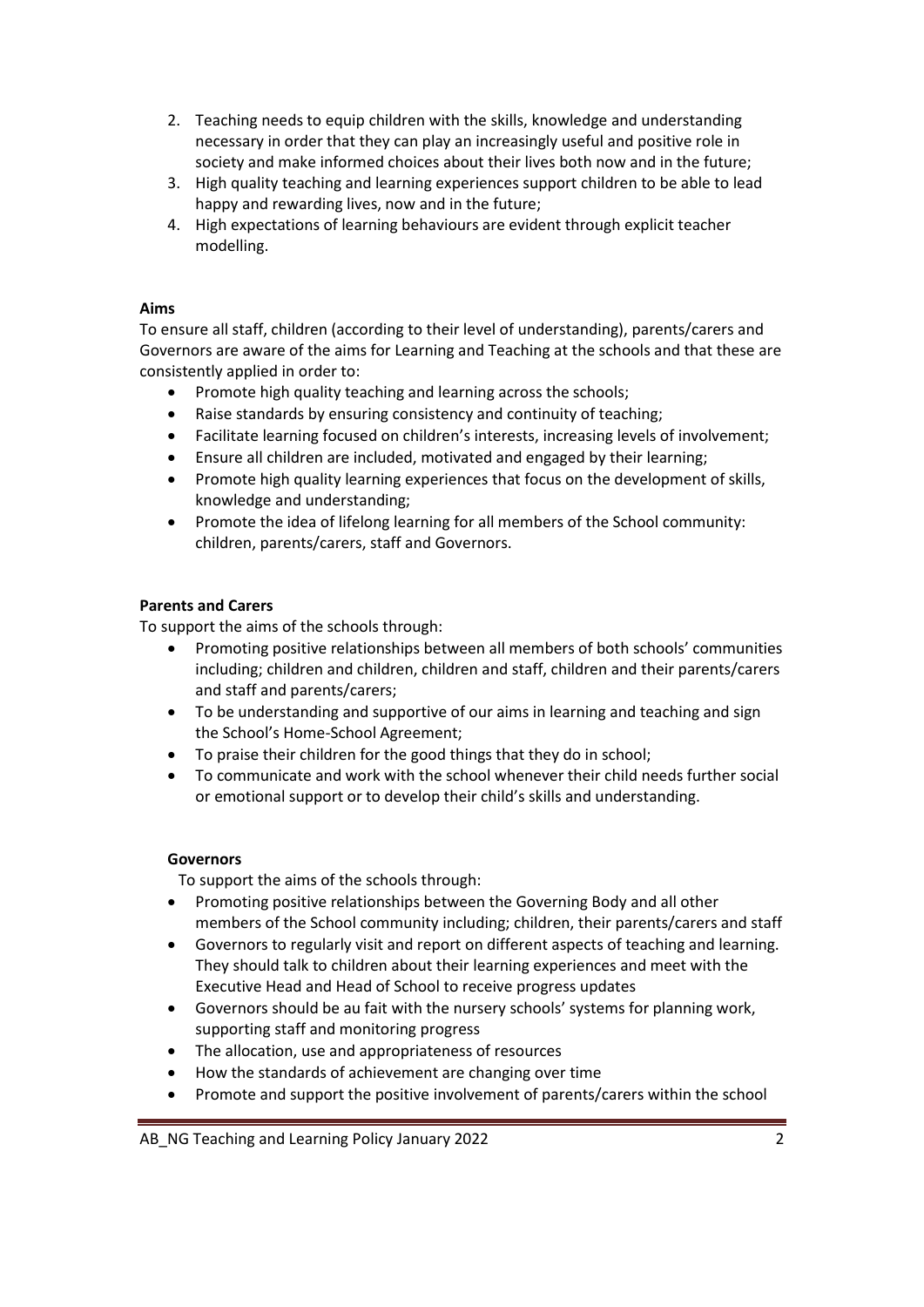- Attend training and other related events
- Report to the governing body with recommendations, if appropriate, annually
- Work with Senior Leaders to review the School's Learning and Teaching Policy regularly.

### **Early Years Curriculum**

The revised curriculum is delivered within the statutory framework for the Early Years Foundation stage updated nationally from 1st September 2021.

The Early Years Foundation Stage curriculum is implemented through offering children a rich and stimulating learning environment promoting the seven areas of learning:-

- ❖ Communication and Language
- ❖ Personal, Social and Emotional development
- Physical development
- Literacy
- ❖ Mathematics
- Understanding the World
- ❖ Expressive arts and design

All areas of learning and development are important and inter-connected. The first 3 areas of learning are particularly crucial to igniting children's curiosity and enthusiasm and are known as the prime areas. The remainder areas of learning are known as specific areas.

We are committed to the principal that children's learning is holistic and cross curricular. Practitioners consistently respond to each child's emerging needs and interests, guiding their development through warm, positive interaction. Children learn in different ways and these are reflected in our delivery of the curriculum. We know that children's levels of involvement are higher when they are engaged in activities/tasks which they find stimulating and absorbing therefore we subscribe to 'planning in the moment.' Planning in the moment enables adults to focus fully on what children are learning, interacting (where appropriate) to extend knowledge and skills. The learning environment is carefully resourced and organised in an accessible manner so that children can make independent choices and follow lines of enquiry. At Ann Bernadt and Nell Gwynn Nursery Schools children have the opportunity to learn through:

- 1 Playing and exploring
- 2 Being active learners
- 3 Creating and thinking critically

These are the characteristics of effective learning, integral to our provision.

Provision at both schools is age integrated

Nell Gwynn Nursery School is staffed with 4 qualified Teachers (one class has 2 Teachers which job share), 5 Early Years Educators, 1 Teaching Assistants and 5 SEN Support Workers. The setting is organised by an Executive Head Teacher who works in partnership with the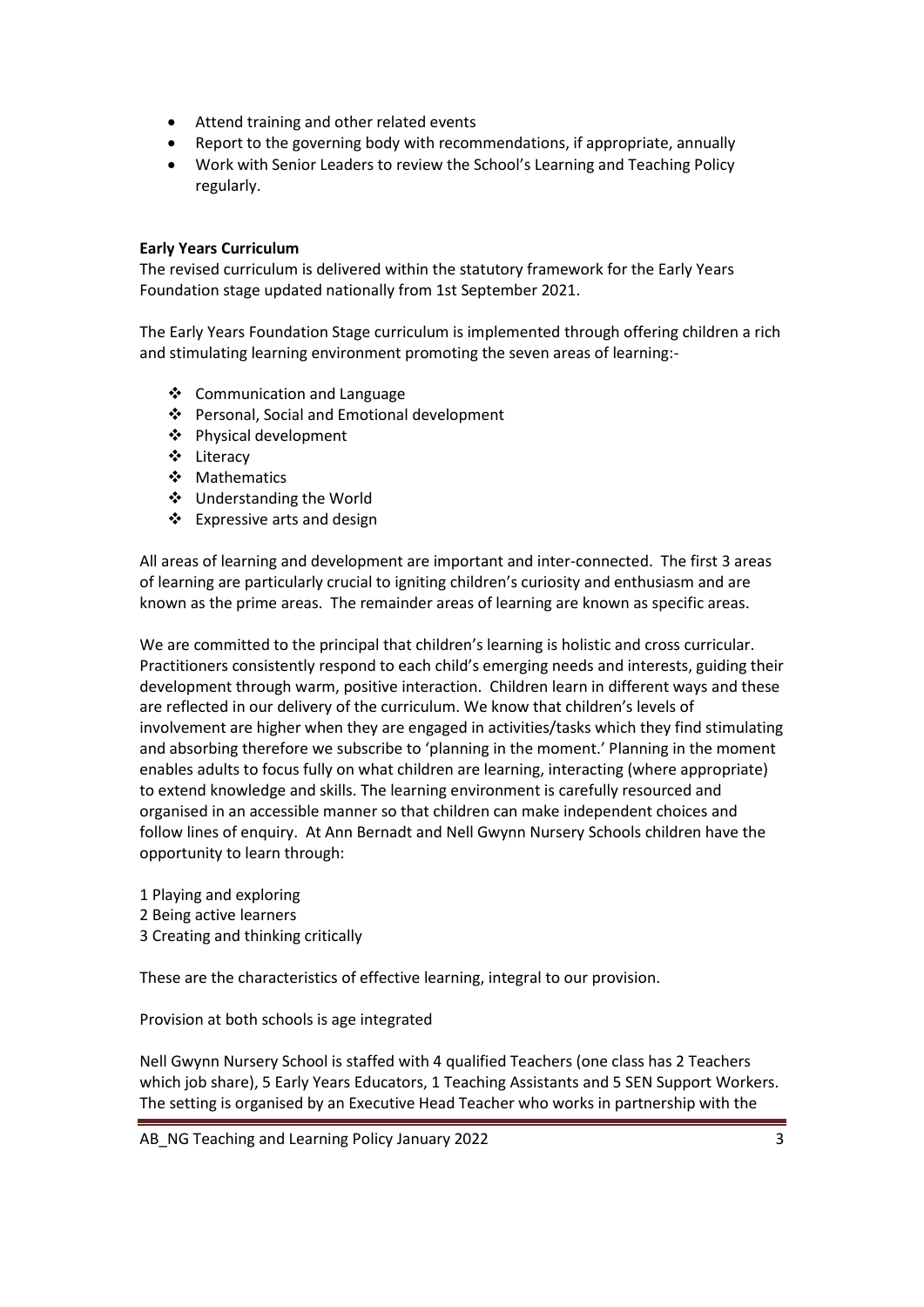Head of School and SENCo. Together they ensure staff provide the best learning opportunities for the children through an embedded annual appraisal which also highlights training needs and opportunities.

Ann Bernadt Nursery School is led by the Executive head teacher working in partnership with the Head of School/SENCo. There are 4 qualified teachers at Ann Bernadt, 4 Early Years Educators and seven SEND Support Assistants.

All children have access to all areas of the nursery and learn in an environment where everyone belongs and is valued. We are an inclusive setting, which operates a programme of inclusion to meet the needs of all the pupils in our care.

At both nursery schools children will:-

- $\cdot \cdot$  Have the opportunity to experience a rich language environment, to develop their confidence and skills in expressing themselves and to listen in a range of situations.
- \* Have the opportunity to be active and interactive, and to develop their co-ordination control and movement.
- $\div$  Develop a positive sense of themselves and others, form positive relationships and respect for others and understand appropriate behaviour in groups.
- Be encouraged to link sounds and letters and begin to read and write.
- \* Have the opportunity to develop and improve their skills in counting, understanding and using numbers and describe shapes, spaces and measures.
- Have opportunities to make sense of their physical world and their community.
- $\div$  Be given opportunities to explore and play with a wide range of media and materials, share their thoughts, ideas and feelings through a variety of activities in art, music, movement, dance, role play and design and technology.

# **Communication and Language**

### **Intent**

- For children to be able to develop their listening and attention
- For children to develop their understanding
- For children to develop their speaking

# **Implementation**

- All staff trained in and using Makaton to develop children's speaking and understanding.
- Most staff trained in, Word Level Assessment (ongoing project) to help them in Early Identification of children who need SALT intervention to support their language development.
- SENCo works closely with families to support them in referring children to SALT where necessary.
- Staff work closely with SALT outcomes to support children's language development.
- Staff trained in and implementing Non Directive Commentary to support children's language development.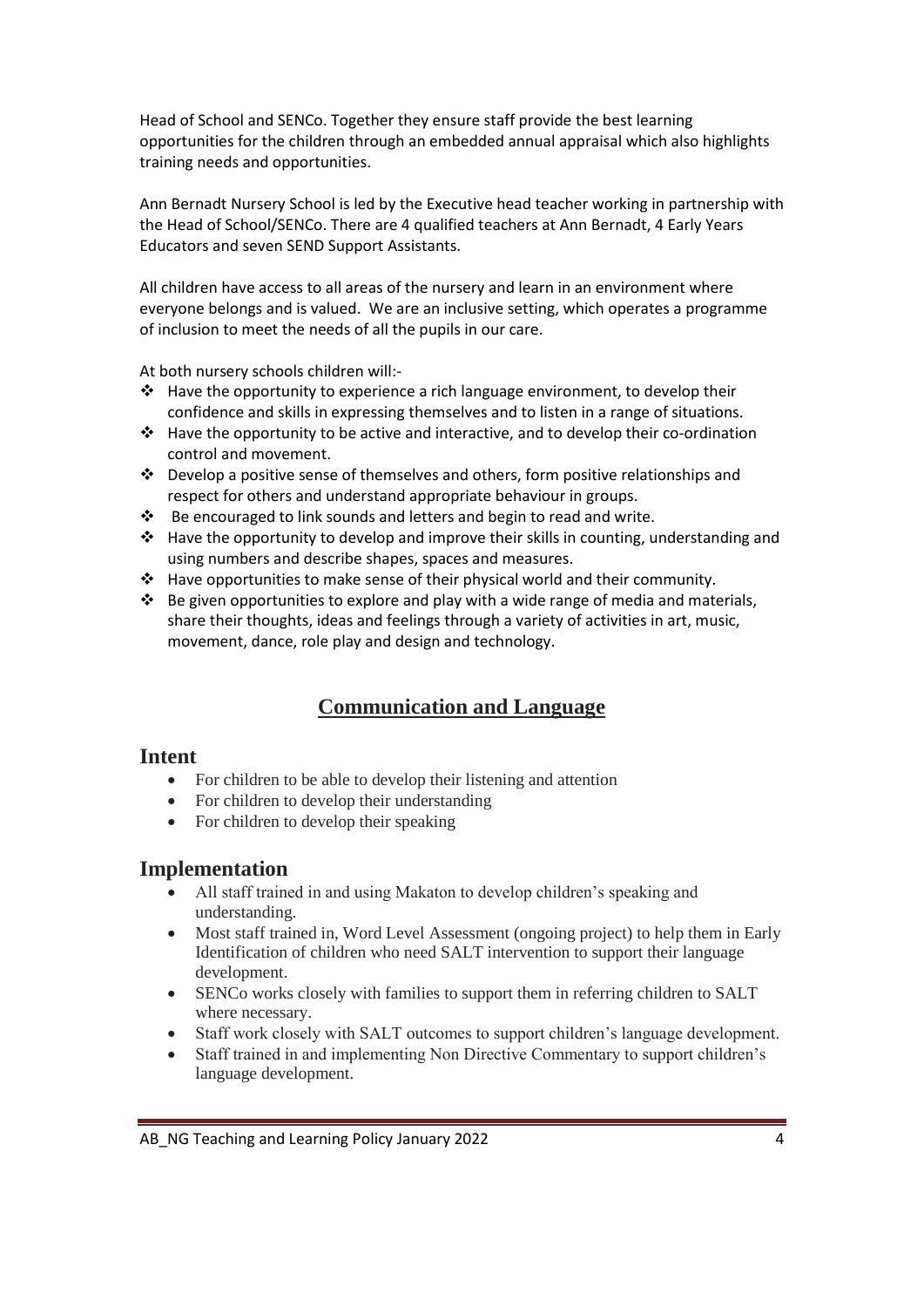- Staff trained in and delivering Quality Interactions to support children's language development.
- Many staff speak Spanish, one member of staff recently gained highest grade in Spanish GCSE which was taken to support Spanish speakers in their class.
- A good deal of dual language teaching to help develop children's English within our large cohort of Spanish speaking children.
- Language of the month celebrated.
- Parents encouraged to speak to their child in the language they are most confident in to provide children with a good language model.
- Children's communication attempts and language samples tracked in Learning Journeys to monitor progress.
- Story rich environment.
- Use of Paly Project to nurture children's language development.
- Staff from Peckham Library come into school to support families to sign up to the service
- School has developed core rhymes and stories shared with parents.
- School has own library for use by families and carers.

### **Impact**

- Children make excellent, rapid progress from initial baselines.
- Children with speech and language needs receive timely interventions and support.
- EAL children develop their use of English which supports development in all areas of the curriculum.
- Staff are responsive to attempts to communicate by children that are not necessarily language led.
- Parents report that children retell stories to them that they have heard at nursery.
- Parents report that their children sing at home the rhymes they have learnt in school

# **Personal Social and Emotional Development**

### **Intent**

- For children to settle well into nursery provision.
- To foster independence and confidence
- To support children to develop their relationships
- To support children to understand and manage their emotions.
- To extinguish stereotypical language and attitudes

# **Implementation**

- We carry out a home visit for all new children starting nursery. (Paused during the pandemic)
- Following examination of practice in Berlin we have revised our Settling Policy to allow for a more responsive system to children's emotions.
- Staff have resolved to extinguish stereotypical language. Staff are asked to address children by their names and not to use such terms as "darling" or "mate". Staff are encouraged to address adult visitors as "Dear Friends", if they don't know their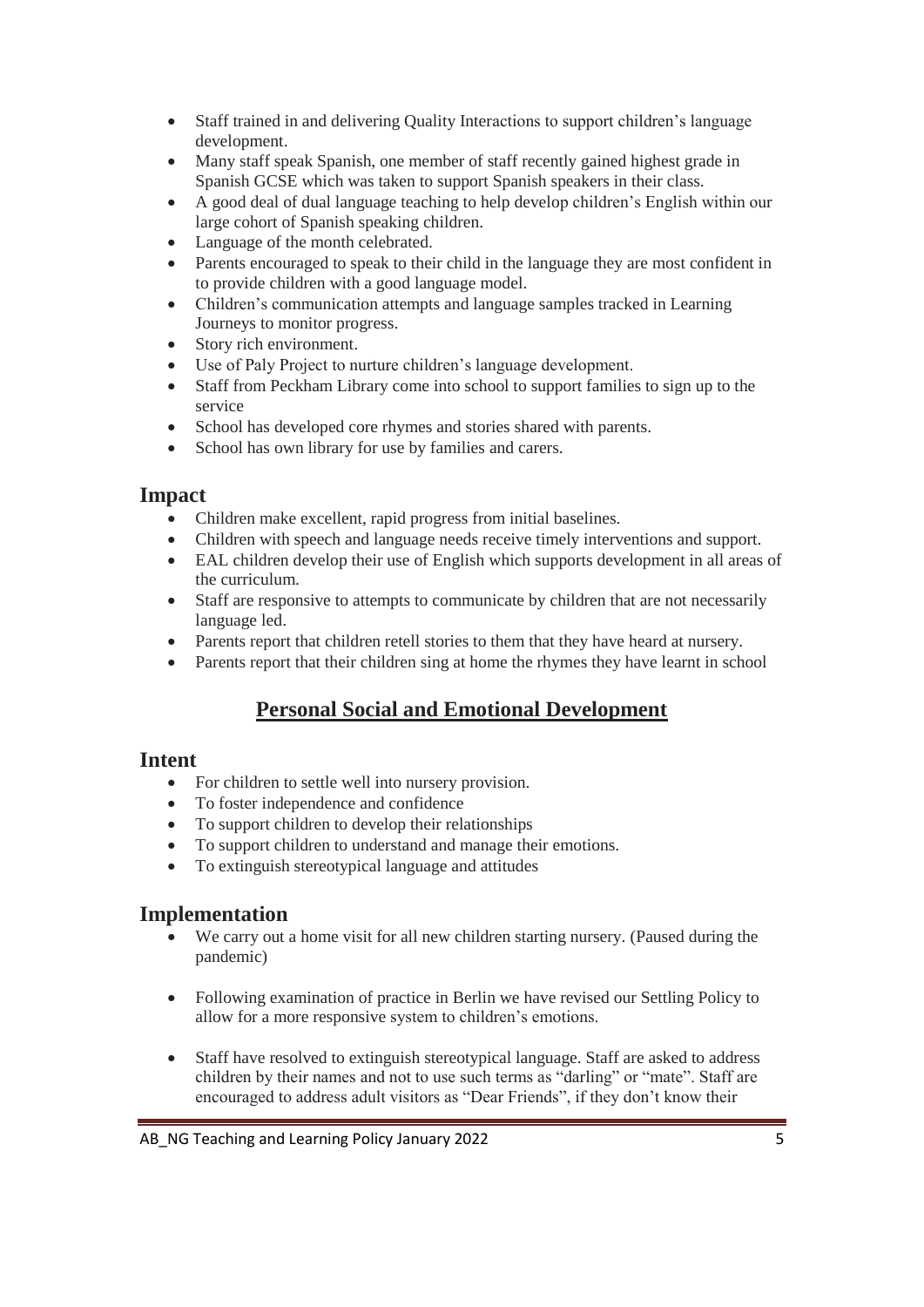names. Staff are asked to give specific praise to children for what they do rather than how they look for example they are asked not to praise girls for having a "pretty dress" as this language perpetuates stereotypes

- Children are always encouraged to try things for themselves and become independent e.g. in dressing and undressing, in accessing resources and building relationships with peers and adults.
- Staff have been trained in and are implementing emotional coaching as a means of supporting children to understand and manage their emotions.

# **Impact**

- Constructive warm relationships are developed with families/carers.
- Children settle confidently into nursery provision.
- Children exhibit a "have a go "attitude.
- Children develop an understanding and are better able to manage their emotions.

# **Physical Development**

### **Intent**

- For children to have the opportunity to develop fine motor as well as gross motor skills in preparation for the physical challenges that modern life presents them.
- For children to develop a love of physical activity as a basis for promoting good health, both mental and physical.
- To promote independence and a "can do" attitude.
- To support children's independence in personal hygiene.
- To establish healthy eating habits and good oral health.

# **Implementation**

- An outdoor provision that provides challenging physical activities which is available to children for the duration of the session through free flow
- A range of activities to promote fine motor as well as gross motor, principally; Duplo/Lego for manual dexterity. Woodwork for strength and gross motor skills, large and small mark making opportunities, bikes and scooters, climbing opportunities, digging and planting for purposeful gross motor skills (linked to healthy eating).
- Children are taught how to do things for themselves rather than have things done to them e.g. accessing resources, getting dressed and undressed and managing and understanding risk.
- Children learn how to serve themselves at mealtimes rather than be served. Children learn about the health properties of their food and good oral hygiene.

# **Impact**

- Children display high levels of independence.
- Children are active and engaged.
- Children develop healthy eating habits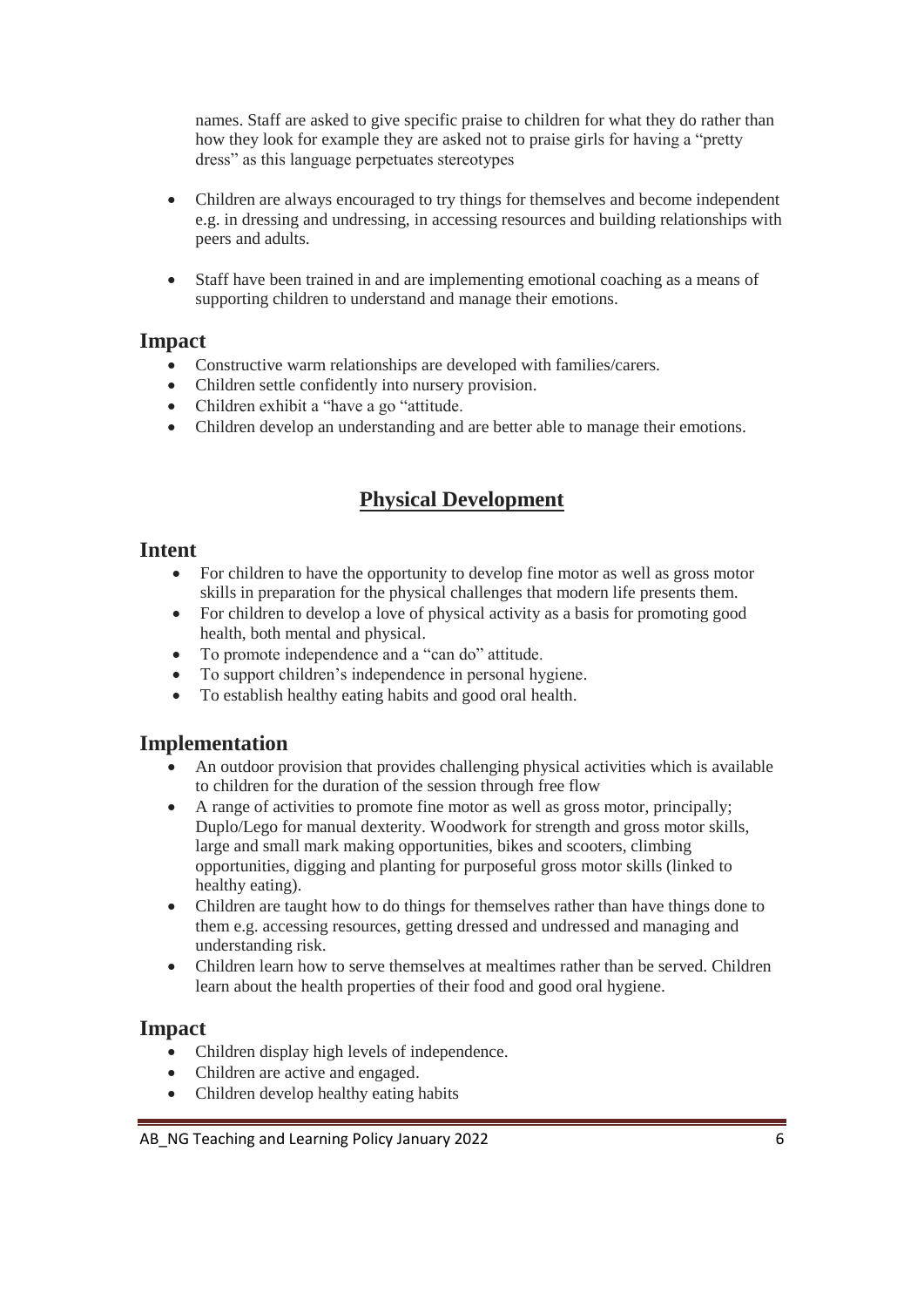# **Literacy**

# **Intent**

- For children to develop a love of stories and rhymes as a precursor to establishing successful reading
- To unlock the potential within children to contribute to humanities growth through an understanding of the significance of mark making and writing as a means to communicate, record, be expressive and create.

# **Implementation**

# **Reading**

- Children have access to a range of high quality texts to promote early reading.
- Parents/carers can borrow books and story sacks from the school library to read at home with their children
- Parents/carers can take part in workshops to develop understanding of how to support the development of their child's reading. (paused during pandemic)
- Children engage with a range of core books, rhymes, high quality texts, non-fiction books
- All opportunities used to promote early reading.
- Daily group time to promote reading
- Big books are used at group time to help model the reading process for early readers. This shared experience is often exciting because of the size of the pictures and words which also helps children to focus attention and follow the story as they are learning to listen. It gives teachers a further opportunity to promote early reading skills such as prediction, comprehension, phonological awareness and build vocabulary
- Open access sessions twice a week to promote early reading (paused during pandemic)
- Text rich environment
- Dual language books available to promote home language
- Book Week celebrated twice a year through a range of activities
- Paley project used to promote story telling skills
- Staff deliver Phase One Phonics Letters and Sounds, which supports listening and attention and tuning into sounds in preparation for progression to further phonic work in Reception. Where children are ready they are introduced to some Phase Two sounds such as meaningful initial letter sounds.

# **Writing**

- Children have access to and engage in a range of activities to strengthen muscles in preparation for writing.
- Adults model writing to develop children's understanding of the significance and reason why writing is such an important skill.
- Children have access to and are encouraged to use a range of mark making materials in a range of circumstances to develop their ability and understanding.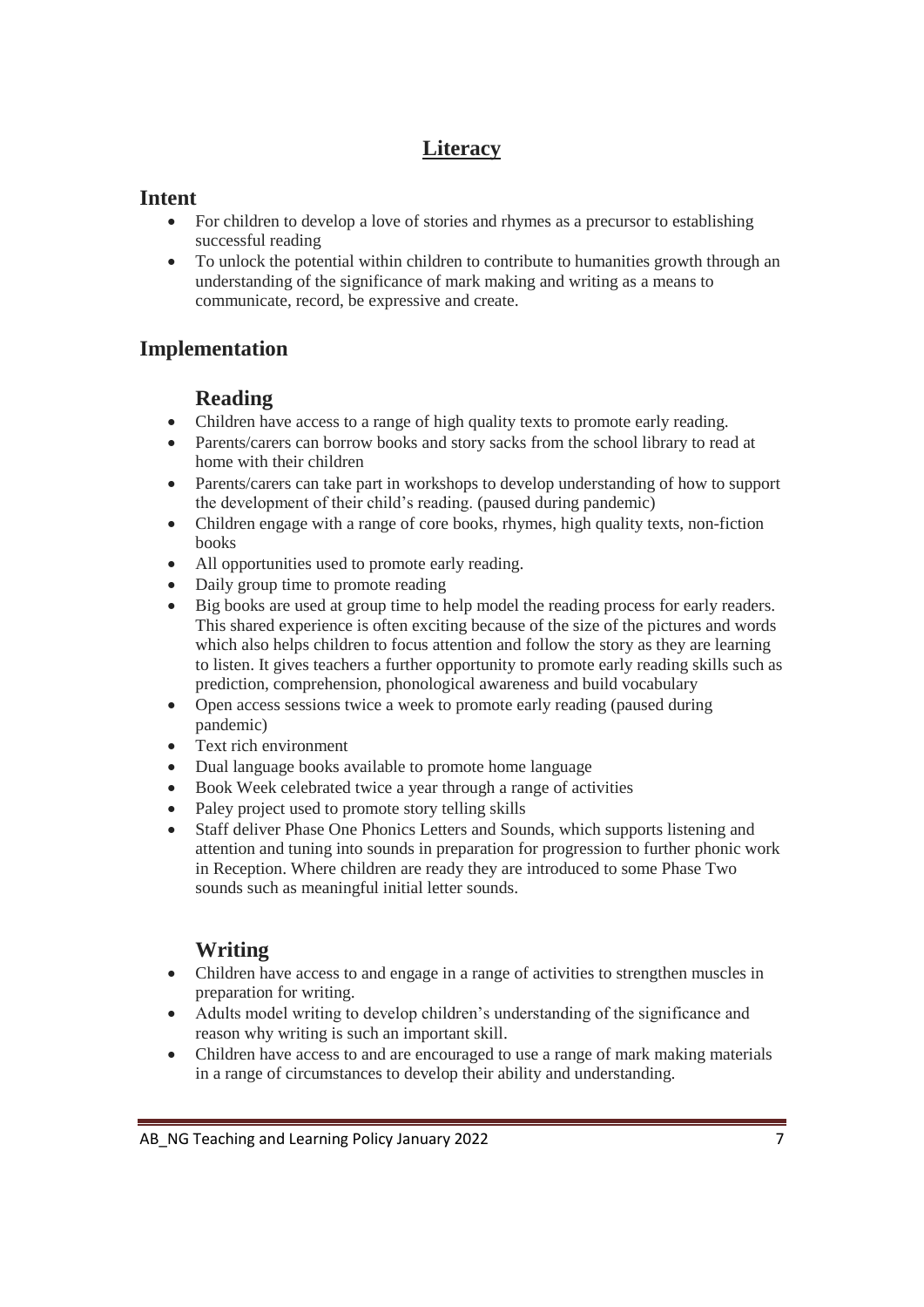- Children are encouraged to express themselves through mark making and early writing and to discuss the meaning and intent of their marks
- $\bullet$

# **Impact**

- Parents/carers understand the importance of and are able to promote early reading with their children helping to engender a love of reading for children.
- Parents are encouraged to value their child's mark making and confidently promote further opportunities within the home environment.
- Children are able to develop an appreciation of the importance and significance of mark making and writing and have the motivation to continue to develop

# **Mathematics.**

**INTENT** - We recognise that maths is everywhere. We generate and recognise purposeful, authentic, developmentally appropriate opportunities for Learning Maths through Play by careful resourcing and vigilant attention to 'teachable moments.'

### **IMPLEMENTATION**

- Provide resources which lend themselves to opportunities for problem-solving (Concrete/Pictorial/Abstract) informed by children's individual and collective, spontaneous and enduring enquiry.
- Parents and carers are supported in cooperation with the staff team to recognise and promote opportunities for learning mathematical concepts.
- Termly meetings and when possible invitations to Group Times and workshops familiarise parents/carers with our pedagogy and are used to bolster confidence in Maths when necessary and to provide an opportunity to ask questions.
- Parents/carers are encouraged to follow the Maths blog designed by the Federation's Maths Lead who is also a Specialised Leader in Education for Maths for the DfE.
- Individual support and twilight training are provided by the Maths lead to build practitioners' confidence in Maths across the federation.

### **Number**

- We prioritise real life situations to promote problem-solving, e.g. when children are challenged to lay the lunch table, conferring with staff to see how many places they will need to lay for.
- We prioritise Subitising and the recognition of number patterns as a universal strategy to promote early understanding and functioning use of number.

### **Shape Space and Measure**

Although this area of learning has been removed from the Early Learning Goals we continue to:

 Use 'shadowing' to support children "Choosing, Using and Putting Away' which consolidates their understanding of the value of shape and space.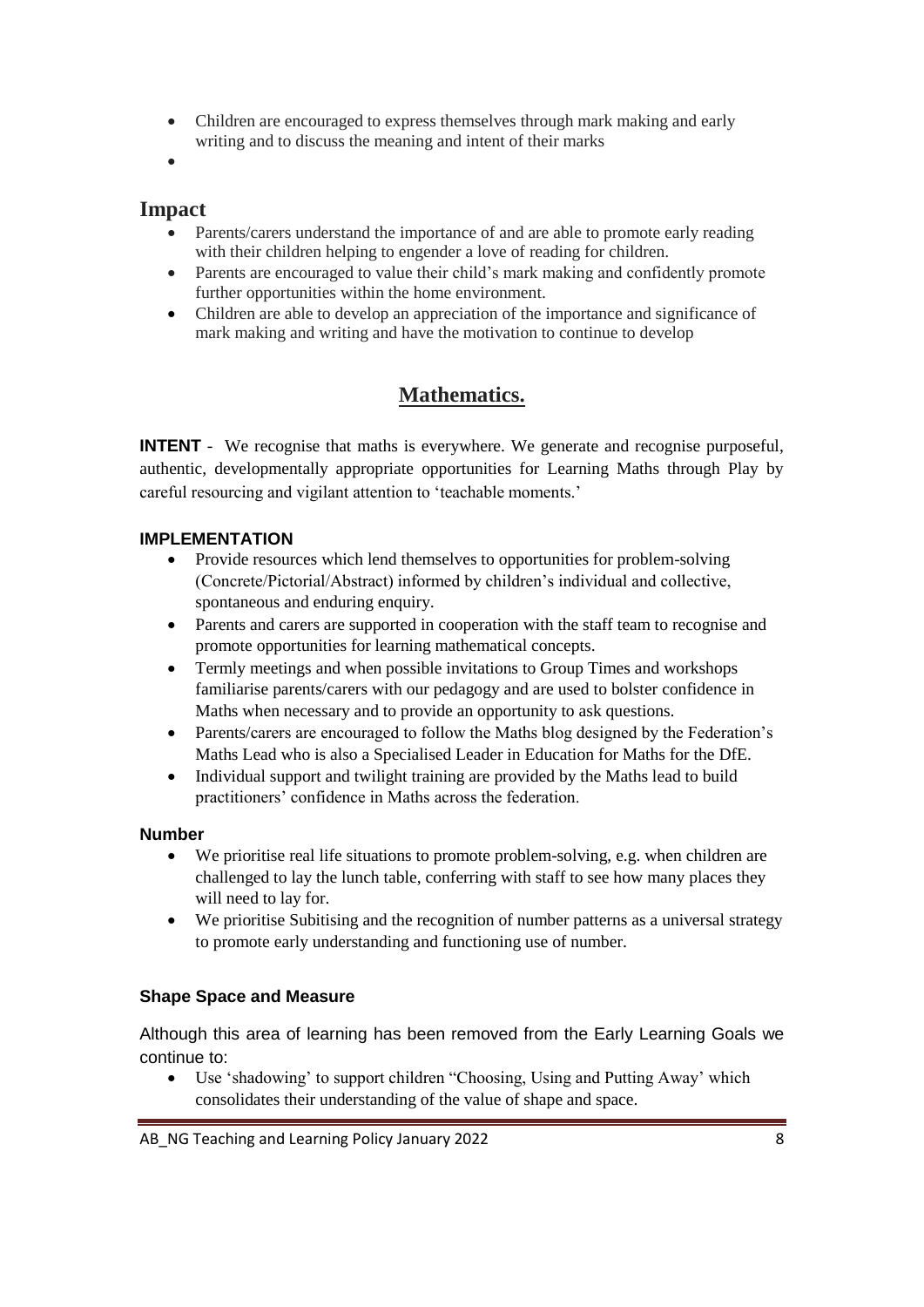• The school is dedicated to promoting large and small block play as a means of developing children's 3D design skills and encourage children to record their constructions through mark-making.

### **IMPACT**

- A confident enthusiastic team are continually building on their understanding of how best to support the Learning of Maths through Play, organised around purposeful and authentic mathematical opportunities.
- Parents are becoming more confident and more vocal about the value they attach to relevant mathematical learning and beginning to move on from encouraging their children to rote learn.

# **Understanding the World**

# **Intent**

- People and Communities We aim to promote all of the protected characteristics detailed within Equality legislation so that children learn about diversity in society and prejudicial and discriminatory behaviour is eliminated through education.
- The World to lay the foundations so that children develop as environmentally aware citizens and inhabitants of a precious and fragile world.
- $\bullet$  Technology to appreciate the many positives that technology has to offer, a creative rather than consumer approach, whilst at the same time to promote the importance of face to face communication, playing and exploring creating and thinking critically. Which in turn links to all areas of our curriculum

# **Implementation**

- Children and families have access to and learn from books reflecting all of the protected characteristics.
- Displays across the school and within classrooms feature the diverse families and individuals that go to make up our society. "Different Families Same Love".
- Staff continually audit provision, language and literature to ensure that all aspects of provision are accessible for all children and that stereotypical language and literature are eliminated.
- Where possible, natural materials are provided to provoke children's learning.
- Staff are working to eliminate plastic from the school environment so that children experience an environmentally friendly provision as possible.
- School staff are currently engaged in a yearlong transition project across the five Southwark nursery schools to combine science and creativity as a means of investigating the world about them.

# **Impact**

- Children are informed about our diverse society in an age appropriate way so that prejudicial and stereotypical attitudes and behaviours are eliminated through education.
- All children have access to and are encouraged to develop across all aspects of the curriculum so that the whole range of opportunities and eventually careers are tangible for all children.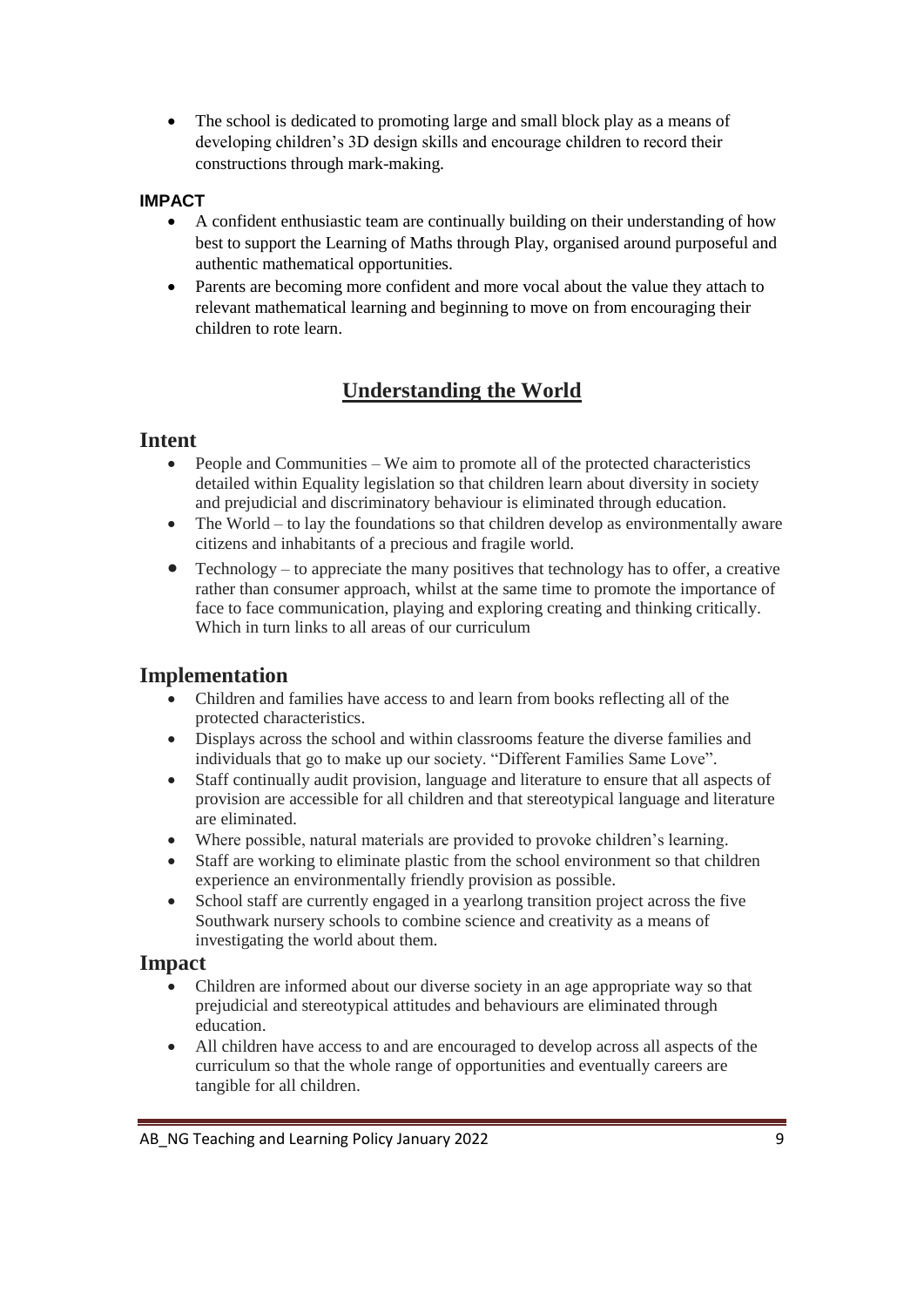Children are able to learn through an exploration of natural materials and experience that the greater depth that using natural material provides as opposed to the blandness and environmentally unsound use of plastics.

# **Expressive Arts and Design.**

# **Intent**

To provide a rich creative environment where all children's interests are fostered and encouraged. Opportunities to explore their ideas through making, drawing, design, dance and music are promoted.

To work with parents to understand their children's creative development and the importance of it being child lead. We do this through workshops looking at stages of drawing and whole school events such as the Big Draw mark making is celebrated at across the Federation annually linking to the National Drawing Day throughout the UK.

# **Implementation**

- We help children take risks, learn to experiment with ideas and materials and find out what happens when it doesn't always turn out as expected. These are the learning moments that move children forward in their thinking.
- We never draw for our children but instead celebrate all developmental levels of mark making and drawing as an individual expression of the child.
- Displays show casing children's creative work throughout the school. We also encourage parents/carers to value children's work.
- Visits and workshops with local art galleries.
- Participation in larger projects such as working with Tate Modern on exhibitions.
- Participation in photography exhibitions.
- We have a large block area with open ended resources such as fabric and junk materials which allows children to create models and imaginary spaces for their play.
- Musical instruments are in each class and used by teachers at carpet sessions to explore sounds and rhythms. Natural musical instruments are available in the front garden along with a dedicated music trolley to encourage musical exploration in the outside area.
- Staff have received extension training in delivering musical activities with children and how this supports other areas of the curriculum. Staff are now able to deliver the annual carnival themselves.
- Running workshops for parents alongside the Big Draw about children's stages of development and why we don't draw for children.
- Running the Big Draw event annually to invite all parents/carers to join in mark making and explore different materials and creative processes.
- An annual carnival attended by the majority of families celebrating music, performance and cultural diversity. This year families worked with the Junk Orchestra to learn how to produce instruments from recycling materials. (paused during pandemic)
- A winter community celebration attended by the majority of families featuring music and story telling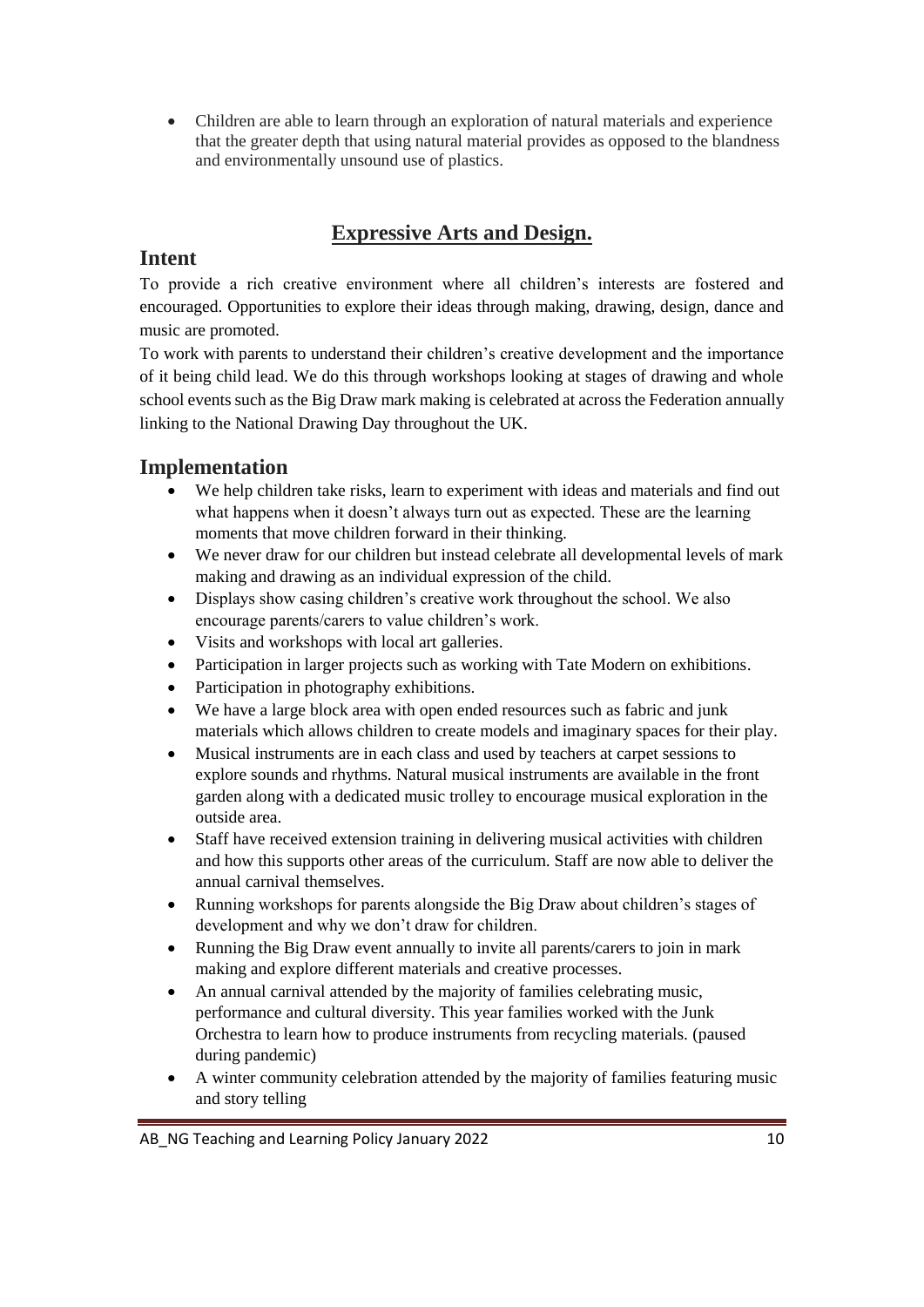- A Leavers ceremony featuring music and performance.
- An Atelier space inspired by international exchange visit to Reggio Amelia in Italy. This space will provide the opportunity for children to work on collaborative and individual projects that can be left as a work in progress until complete. The space will also allow explore large scale work.

# **Impact**

Parental/carer feedback shows that families and children are introduced to London's rich cultural heritage and that they then continue to explore and make use of these resources.

Parent/carer feedback expresses the great community benefits of taking part in events such as the Big Draw and how these events extend knowledge of ways of working with children.

Our evolving world needs creatives. It is the ability to imagine which drives progress forward and gives meaning to life. A curriculum based on the opportunity to develop creative talent links to all other areas of the curriculum and is celebrated both from what has been created in the past and what could be created in the future.

### **Assessment / Planning / Record Keeping**

On-going assessment is an integral part of the learning and development process. Assessment of the children at the schools are undertaken in a variety of ways:

- On Entry to and Exit from the Nursery
- $\cdot \cdot$  three assessments over the academic year (children may have more than three assessments if they join Nursery before the age of three)
- On-going school staff assessments
- Child observations documented within Children's Learning Journeys. These are available to children along with samples of mark-making, early reading and early maths within their Learning Journey folders
- $\div$  Intervention from outside agencies

We have adopted 'Planning in the Moment' where adults focus on what the children are interested in, supporting and extending their learning.

Children's individual learning journeys are documented on paper, featuring the adult's role in teaching and learning highlighted in yellow, while the child's response whether verbal or non-verbal, highlighted in green. All staff are expected to contribute to observations to build a holistic picture of each child. Photographs which feature children involved in learning are added to the Learning Journeys as a visual element. It is important to note that a greater emphasis is placed on remaining in the moment with the child as opposed to recording. Brief notes may be taken as a prompt and SEN Support Workers record on white labels, handed in to staff before their departure. Teams meet at the end of the day to discuss children and contribute to their Learning Journeys.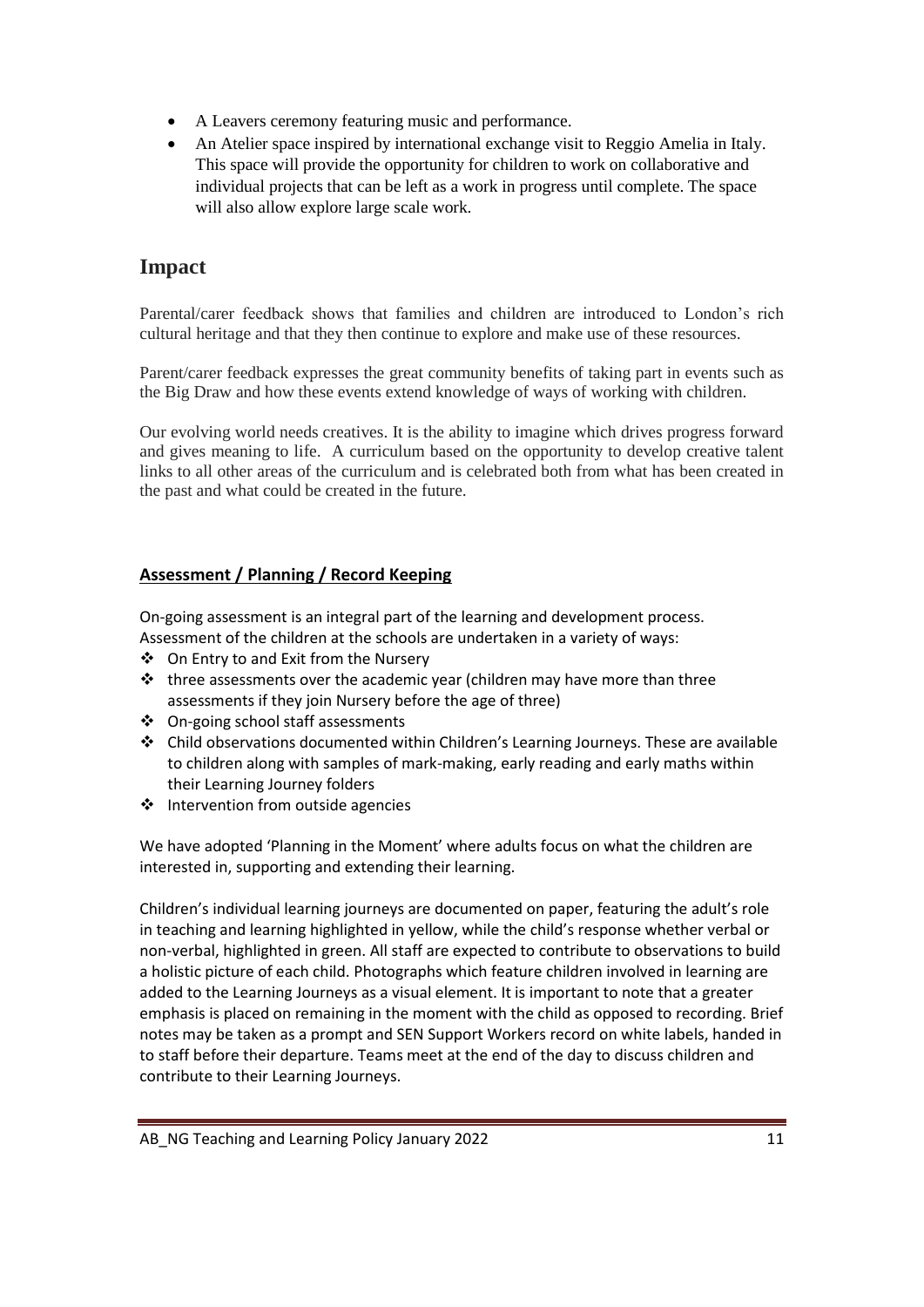Each term every child in the class will have a week dedicated to them, known as their focus week. Over the course of one academic year each child should be a focus three times (autumn, spring and summer). Children will have access to their Learning Journey folder so they can talk about their experiences and fascinations. Parents as primary educators are encouraged to participate in their child's learning through ongoing discussions regarding their child's development, contributing to their Learning Journey, identifying and working towards children's next steps in partnership with staff. Parents are also able to discuss their child's progress through curriculum days and formal as well as informal teacher discussions.

Progress made by children who are due to transfer to Primary School is shown on a transfer report sheet prior to the end of the summer term. This is shared with parents/carers before being passed onto the receiving School. Ann Bernadt and Nell Gwynn Nursery Schools prioritise transition work in the summer term, liaising with Primary Schools, Special Schools and Schools with Resource Units to ensure that children are prepared for change and Schools have the necessary information to accompany transition.

### **Inclusion**

We believe it is every child's entitlement to have access to a curriculum which ensures progression and learning is broad and balanced and is appropriate to their needs.

- Inclusion is about every child having educational needs that are special and the setting meeting these diverse needs in order to ensure the active participation and progress of all children in their learning.
- Successful inclusive provision at Ann Bernadt and Nell Gwynn Nursery Schools is seen as the responsibility of the whole school community, permeating all aspects of school life and applicable to all our children. It is in this way that we will turn the rhetoric into reality.
- Staff will actively support all children to reach their potential regardless of academic ability, race, gender or age.
- Children who receive additional or extra support, including those with Education, Health and Care Plans, have learning plans specifically tailored to their needs. These are followed as far as possible as part of normal teaching and learning but sometimes require specific input involving withdrawal from the classroom environment for short periods of time.
- Inclusive practice across the curriculum should enable all children to achieve their best possible standard; whatever their ability, and irrespective of gender, ethnic, social or cultural background, home language or any other aspect that could affect their participation in, or progress in their learning.

#### **Special Educational Needs Provision**

Both schools provides for children with a wide range of abilities and/or difficulties. Places for children with or without special educational need are allocated places in line with the whole school admissions policy. Many children with Special Educational Needs have a diagnosis or an identified need before they begin at the Nursery School. For those children who have been unknown to any services we use the following processes for early identification:-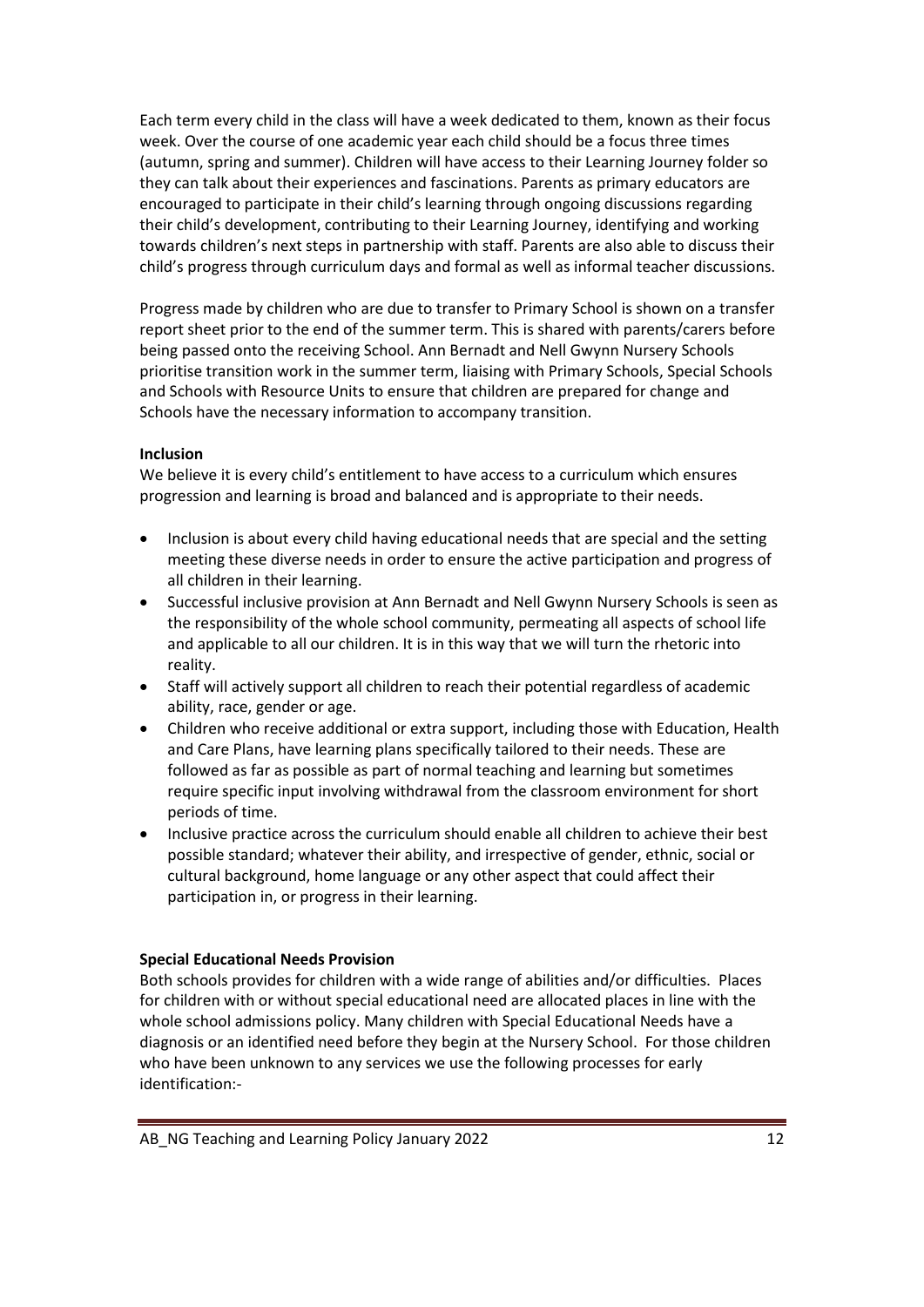- ❖ Entry Assessment
- ❖ Staff observations
- Monitoring observations found within their Learning Journey
- Discussions with parents/carers
- ❖ Assessment Records
- If the above records lead a teacher to have concerns, the concerns will be discussed with the school's SENCo and next steps identified. These could be in the form of:
- Referral to an outside agency
- $\triangleleft$  Monitoring a child on a regular basis
- ❖ Creating a communication passport
- Setting a range of targets over a period of approximately 6 weeks

Any concerns and actions that the School undertakes will be reported to the parents.

### **SEND Code of Practice**

Children are entered on the Register of Special Educational Needs if they require provision that is additional to or otherwise different from the educational provision made generally for the rest of the children in the school.

The majority of our children with SEND will be under the umbrella term of Early Years SEND, where children are being referred for assessment and support or may already have a team of professionals involved. Those children requiring statutory assessment which is known as an Education, Health and Care Plan (EHC Plan) will come under EHC Plan level.

#### **Specialist Resources**

Each school is able to provide:

- Sensory Room
- \* Range of specialist S.E.N. materials
- ❖ Accessible toilet
- ❖ Nappy changing area
- \* Nursery garden designed to meet a range of sensory needs
- ❖ Access to training (in-house and external)
- $\triangleleft$  Access to outside agencies e.g. Speech Therapist, O.T., Physiotherapist, Educational Psychologist
- Experienced and committed team of staff

### **At Ann Bernadt and Nell Gwynn Federated Nursery Schools all teaching staff are teachers of children with Special Educational Needs**

# **Implementation of the Learning and Teaching Policy**

**What is 'good learning'?**

We believe that children learn best when;

- They are encouraged to form positive relationships with their teaching staff, peers and other members of the school community
- They have clear direction and are praised for all the good things that they do

AB\_NG Teaching and Learning Policy January 2022 13 and 13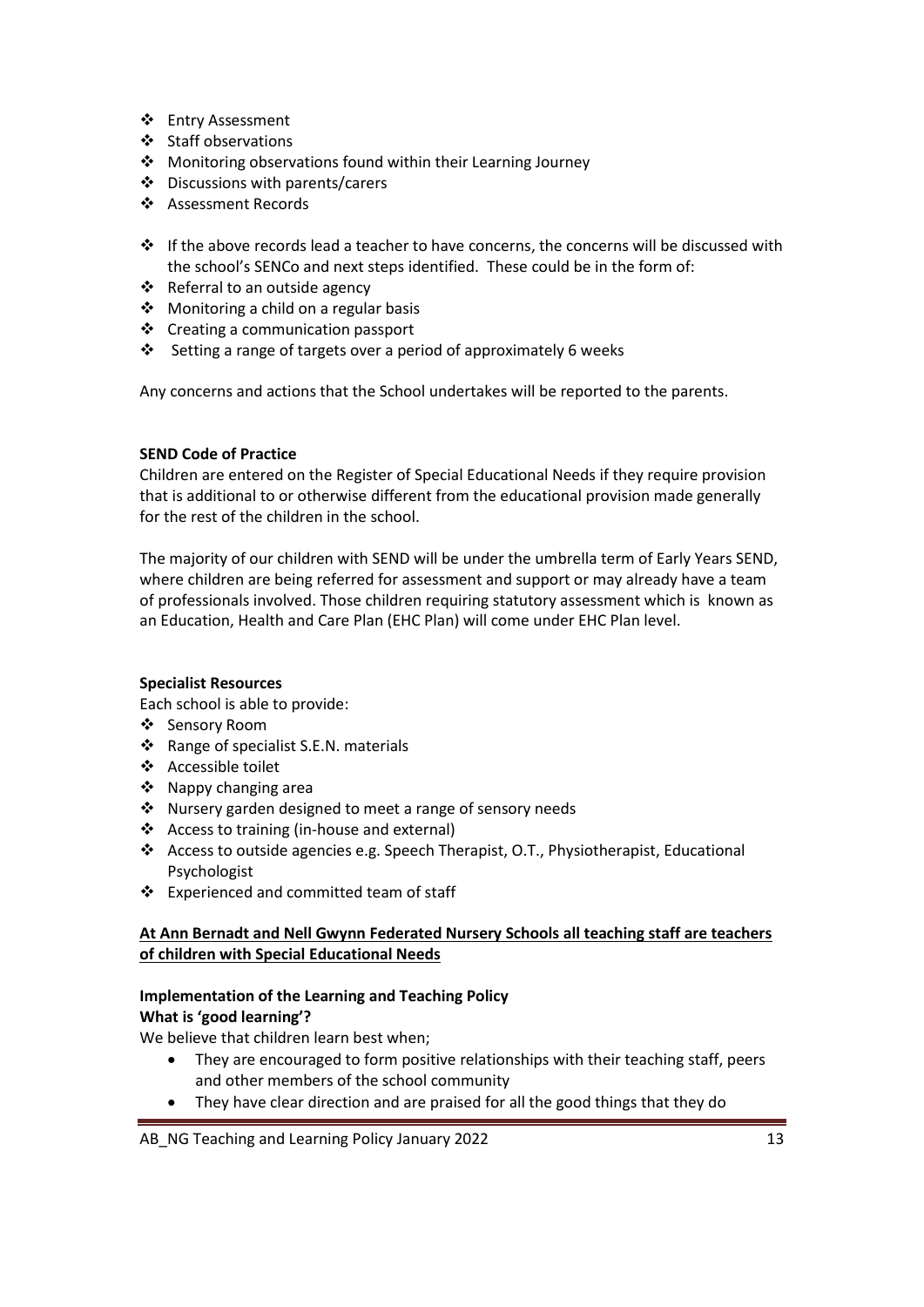- They are actively involved in their learning at an appropriate level to match their learning needs
- They are appropriately challenged with learning experiences which are relevant to their lives and interests and are inspiring, motivating and engaging;
- They are working in an environment which is safe, caring, supportive and stimulating;
- Their learning is effectively tailored by familiar adults
- Their learning addresses appropriate and pertinent aspects of the children's future development both within overarching and explicit provision;
- Their learning encompasses the values and skills of the school in aiding the development as future effective citizens;
- Their learning enables appropriate and pertinent aspects of personal, social, moral, spiritual, cultural and emotional development within both overarching and explicit provision.

### **We believe that children learn best when they are appropriately challenged with learning experiences which are relevant to their lives and interests and are motivating and engaging:**

- Children engaged in self-chosen activities which challenge and extend their thinking, develop their knowledge, skills and imagination and increase their use of appropriate vocabulary;
- Children taking pride in their work and wanting to succeed in it;
- Children being involved in investigations and problem solving tasks;
- Children having the opportunity to work both within the school environment and also in alternative environments, when appropriate, during educational visits;
- Children keen to finish and improve their work and persevere with tasks which they think are difficult;
- Children being able to use oral and written feedback effectively (at the age appropriate level) in order to see gaps in their learning and what they need to do in order to make further progress.

### **We believe that children learn best when they are working in an environment which is safe, caring, supportive and stimulating:**

- Children are secure and happy in a safe, purposeful environment;
- Children feel they are able to explore their own ideas and feelings and to respect the views of others;
- Children responding well to encouragement, praise and rewards;
- Children showing care and respect for each other and their own and others' property;
- Children's work is displayed, celebrated and valued;
- Children being aware of how to keep themselves and others safe around the school and in the wider community;
- Children modelling the Values and Skills of the school independently.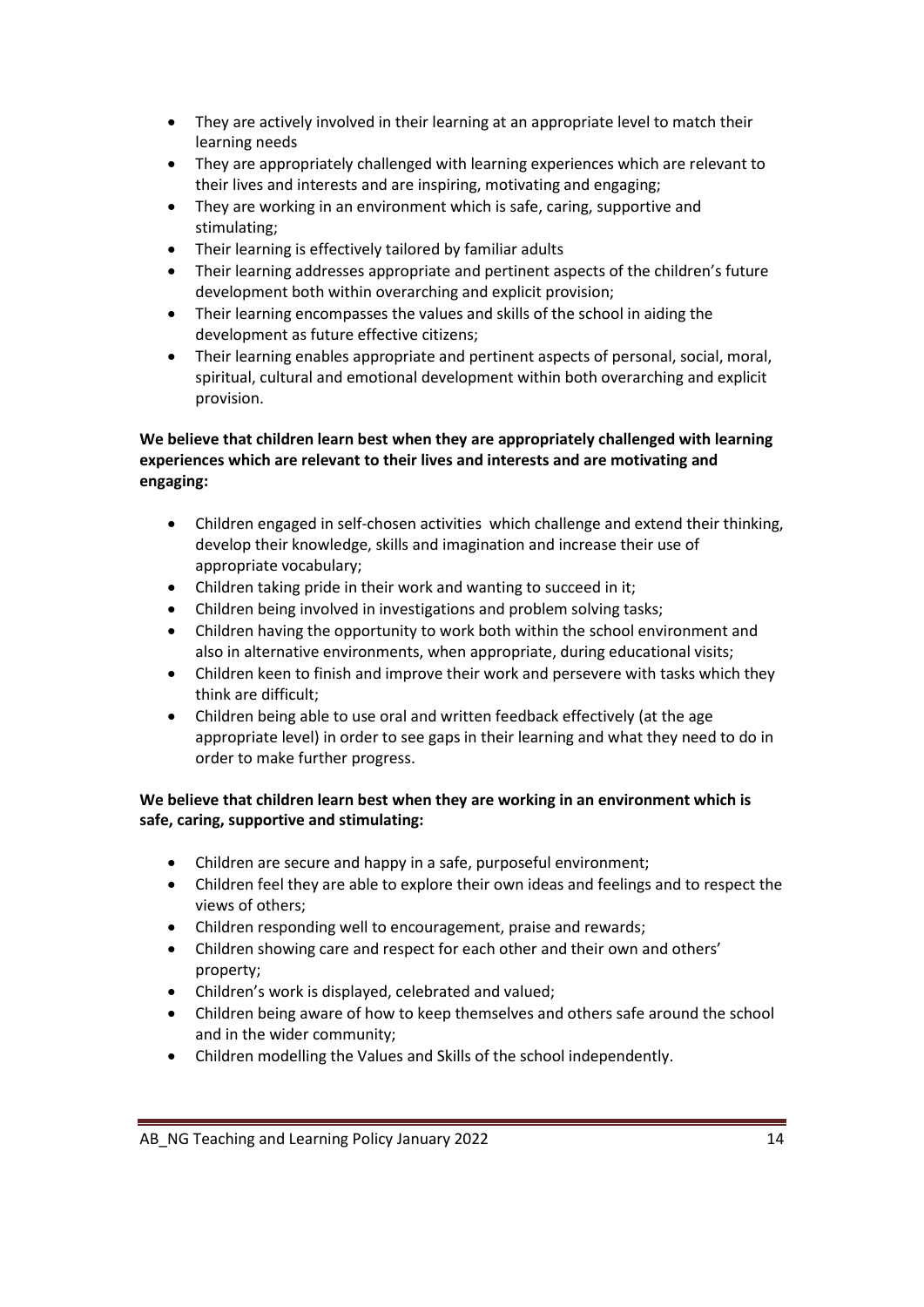**We believe that children learn best when their learning enables appropriate and pertinent aspects of personal, social, moral and emotional development within both overarching and explicit provision;**

- Children's personal, social, moral and emotional development is supported through the School's provision; both within the discreet and hidden curriculum, in order that they achieve well academically.
- Children to develop an increasing awareness of their own spiritual, moral, social and cultural development and learning to apply this in their decision making and actions.

### **We believe that good teaching is when teachers (and other adults when applicable) insist on high expectations of learning and social behaviours;**

- Senior leaders develop clear and consistent structures and systems for all members of the school community that identify expectations for both learning and social behaviours;
- Teaching staff and other adults maintain positive relationships with the children without underestimating the need for good behaviour;
- The learning environment captures children's interest and caters to their learning needs so that all children are encouraged to display good learning behaviours;
- Teaching staff and other adults consistently but sensitively use the school's Behaviour Policy in order that all children know what is expected of them, can learn and socialise appropriately and understand the difference between right and wrong and that there are consequences to their actions;
- Teaching staff use appropriate resources, including the use of ICT to support and extend children's learning;
- Resources are clearly labelled, the children can access them and use them with increasing independence;
- Early Years Educators and Teaching Assistants are well deployed, optimising all learning opportunities and throughout their conduct in school set high expectations of themselves and the children.

### **We believe that good teaching is when teachers effectively assess and monitor children's progress in order that they can affect children's learning:**

- Senior leaders, at all levels, and all teachers maximise the opportunities to impact on children's learning through self-evaluation structures, and on-going assessment and feedback. This will involve senior leaders, at all levels, and teachers engaging in the following activities and affecting practice accordingly;
- The regular evaluation of progress shown by all children through discussion between senior leaders, including the SENCo;
- The regular monitoring of progress in Early Years Stage, establishing provision targets for individual children against assessment criteria;
- Class teachers regularly assessing children's understanding and progress to quickly recognise children's barriers to learning and moving swiftly to overcome them;
- Teachers providing encouragement, praise and rewards for the effort, outcomes and progress children make;
- Teachers use diagnostic feedback to children; verbally,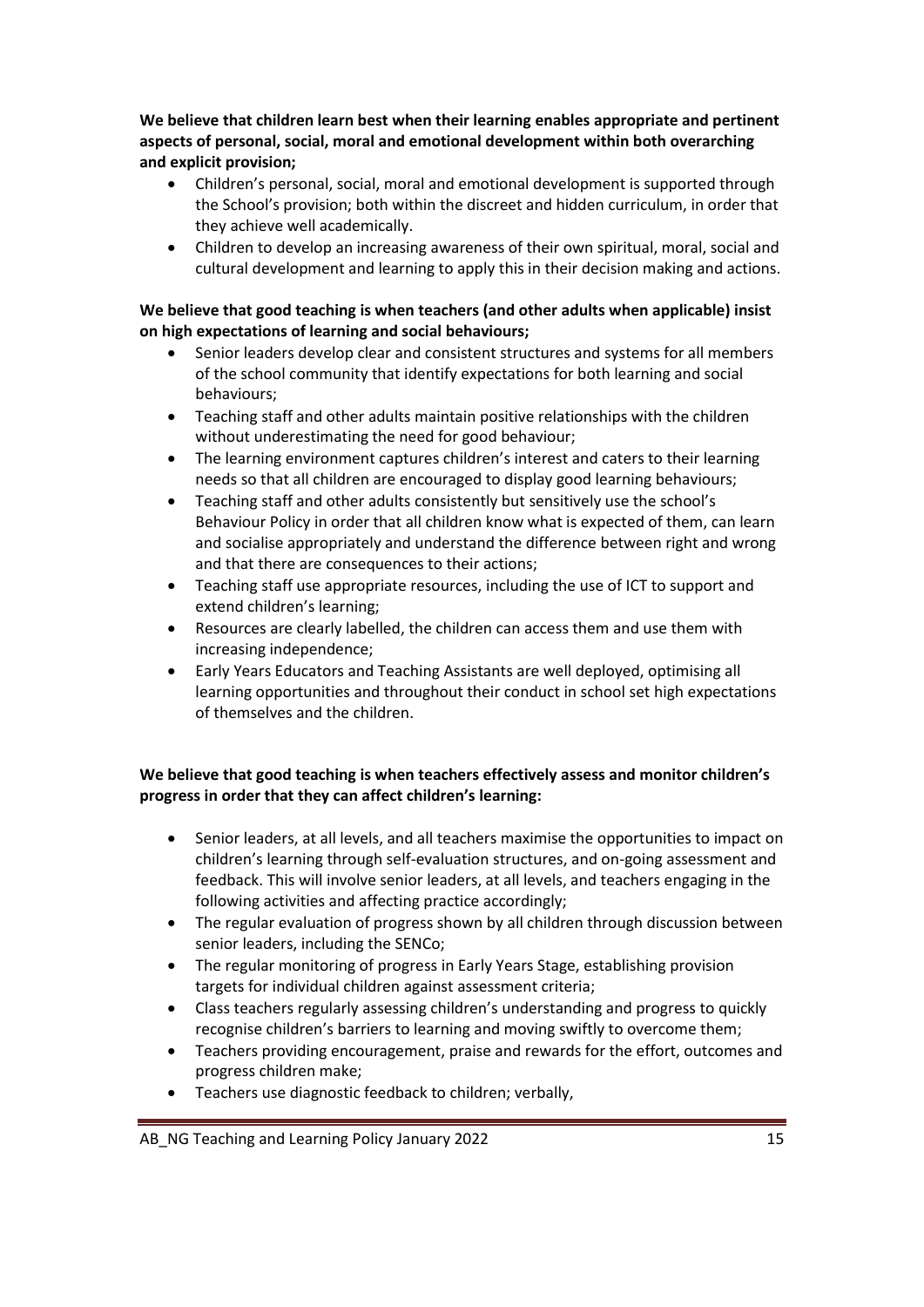Teachers liaising with the school's SENCO in the formulation and implementation of any intervention programme including children's Education and Health Care Plans and evaluating the impact of these on the children's learning.

### **We believe that good teaching is when teachers use resources effectively, including other adults, to support children's learning;**

- Subject or aspect leaders ensure that specialist resources are stored, maintained and audited in designated areas;
- Children are taught how to use resources correctly and safely and also to respect and maintain equipment;
- Care is taken that resources reflect the cultural and linguistic diversity of the school and that all children have equal opportunities to use these resources;
- Resources used are appropriate to the task and age of children in supporting and engaging them with their learning;
- Other adults are deployed effectively to work with individual children or small groups of children both within the classroom and in intervention activities to maximise learning opportunities.

### **We believe that good teaching is when teachers use technology effectively in order to support children's learning;**

 Teachers increasingly use a wide range of technology to support, enhance and engage children in their learning and encourage and support children to use these resources increasingly independently.

### **We believe that good teaching is when teachers use questioning effectively to gauge and extend children's skills, knowledge and understanding;**

 Teachers ask a range of questions (comprehension, knowledge, application, analysis, synthesis and evaluation) to children in order to check understanding and move their learning forward; and increasingly expect the children to ask such questions themselves using the appropriate language.

### **We believe that good teaching is when teachers are reflective regarding their professional practice and the overall provision the School offers:**

- Senior leaders, at all levels, and all staff are aware of the need to be both reflective and proactive in developing both the nursery school and themselves in order to develop and sustain effective provision and practice. This is exemplified through effective and robust School systems and structures within the accountability process including:
	- a. School self-evaluation practices;
	- b. The Performance Management Cycle;